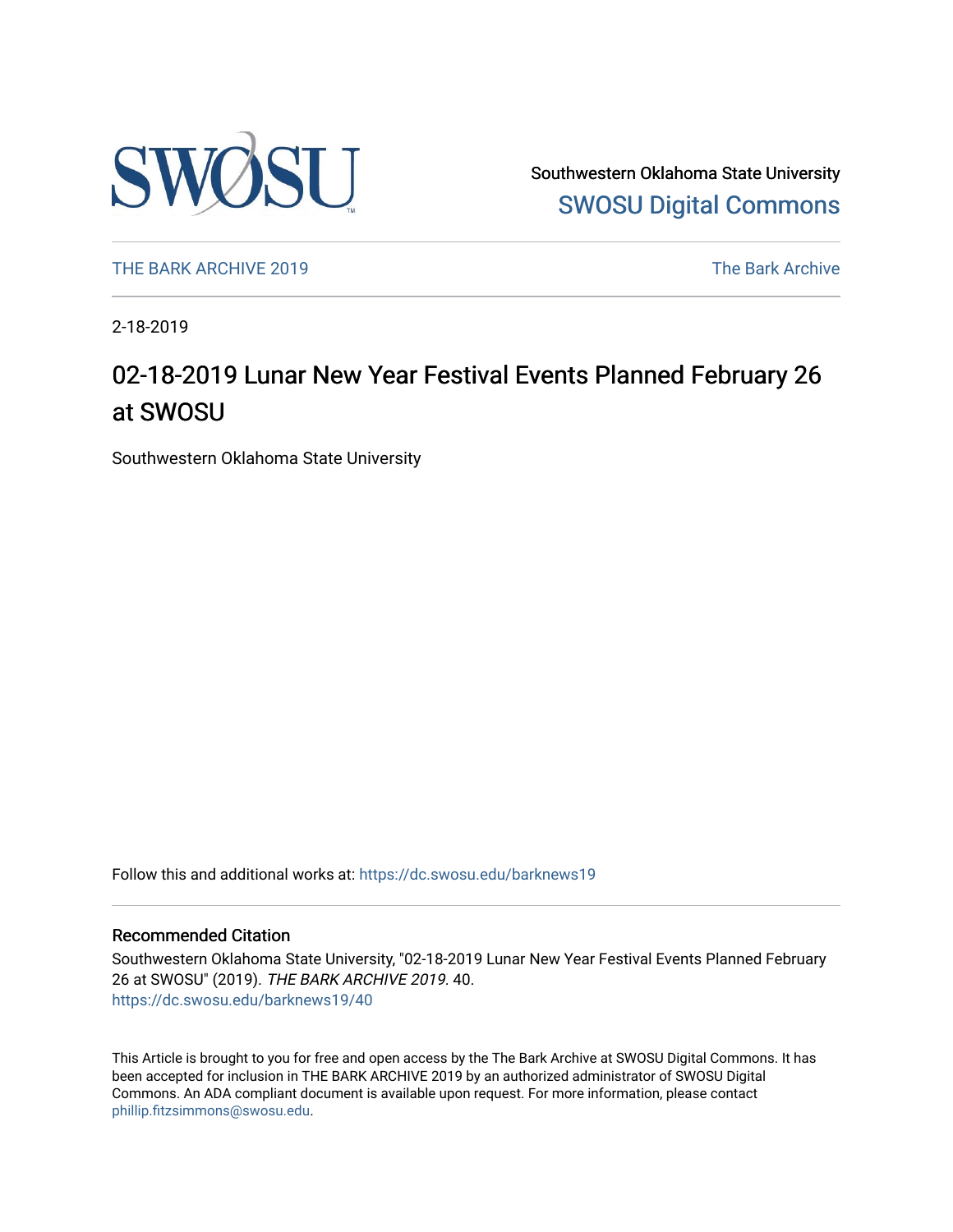



# **Lunar New Year Festival Events Planned February 26 at SWOSU Lunar New Year Festival Events Planned February 26 at SWOSU**

Southwestern Oklahoma State University's Asian American Student Association is hosting its annual Lunar New Year Festival on Tuesday, February 26, on the Weatherford campus.

The free event begins at 6:30 p.m. in the Memorial Student Center Ballroom and everyone is invited.

The Lunar New Year Festival offers a multitude of activities such as henna done, view lion dance and Bollywood performers, participate in food eating competitions with \$50 prizes and have fun in a photo booth.

Participants have the opportunity to eat authentic food from a variety of cultures, and all the food will be sold for \$1 or less.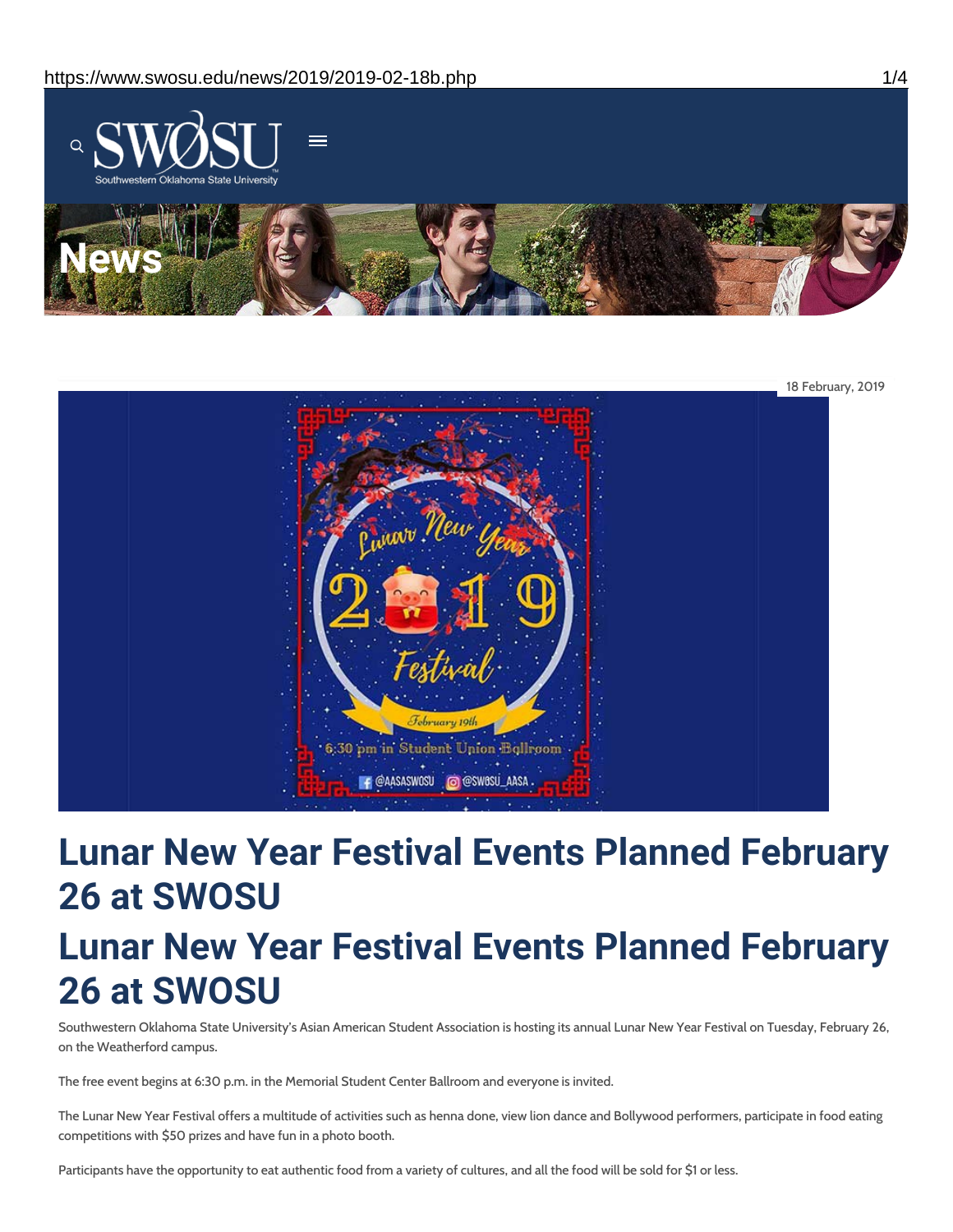| Academics                | D |
|--------------------------|---|
| Administration           | D |
| Alumni and Foundation    | D |
| Community                | D |
| Events                   | D |
| <b>Faculty and Staff</b> | D |
| Miscellaneous            | D |
| Sayre                    | D |
| <b>Students</b>          | D |
|                          |   |

| <b>Archive Links</b> |   |
|----------------------|---|
| 2018                 | D |
| 2019                 | D |
| 2020                 | D |
| Archive              | D |
|                      |   |



### Weatherford Campus

100 Campus Drive Weatherford, OK 73096

### Sayre Campus

409 E Mississippi Ave Sayre, OK 73662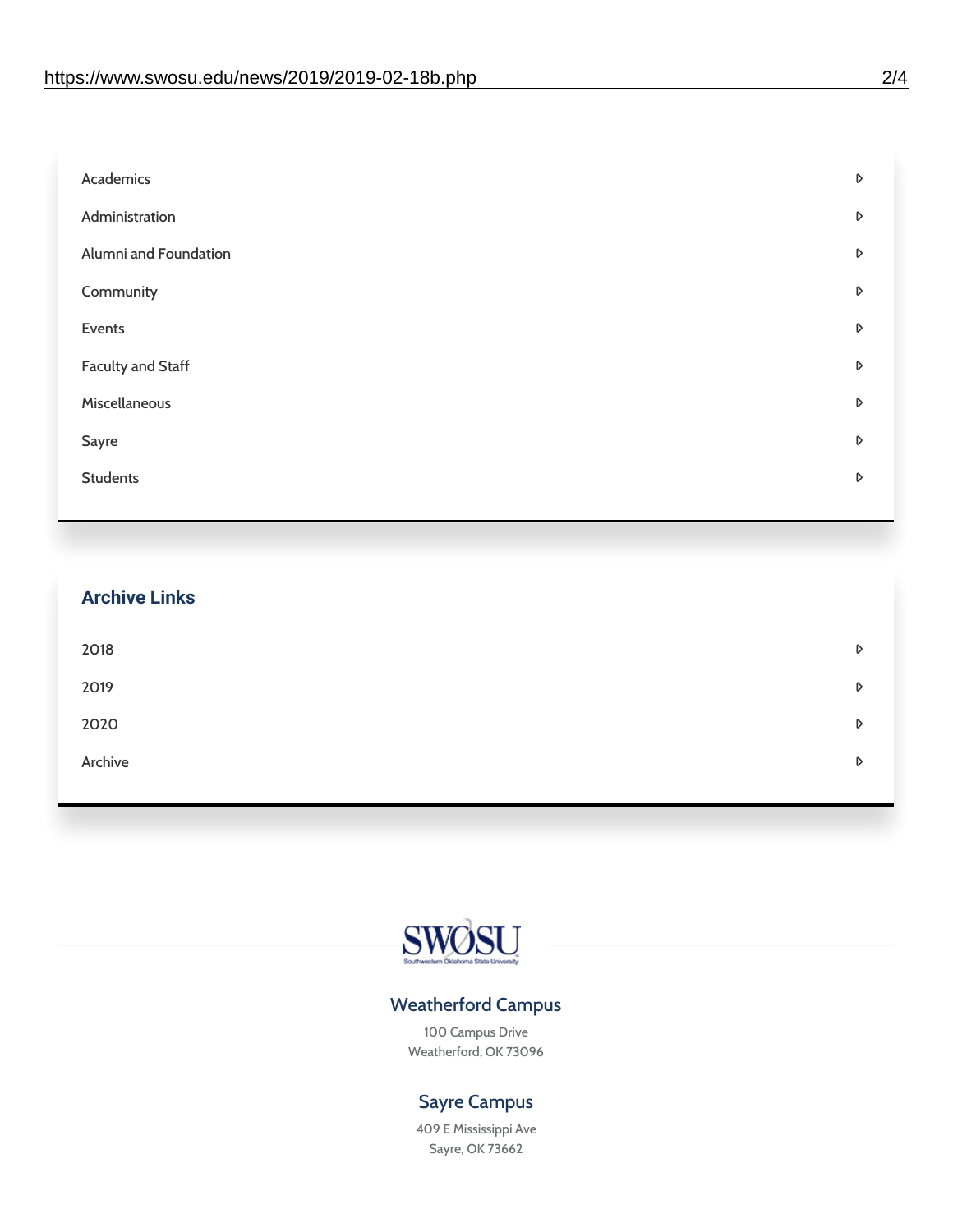Connect to Us

fyom

Contact [Information](https://www.swosu.edu/about/contact.php) [University/Facility](https://www.swosu.edu/about/operating-hours.php) Hours [Campus](https://map.concept3d.com/?id=768#!ct/10964,10214,10213,10212,10205,10204,10203,10202,10136,10129,10128,0,31226,10130,10201,10641,0) Map Give to [SWOSU](https://standingfirmly.com/donate) Shop [SWOSU](https://shopswosu.merchorders.com/)



**[Directory](https://www.swosu.edu/directory/index.php)** 

[Calendar](https://eventpublisher.dudesolutions.com/swosu/)

[Apply](https://www.swosu.edu/admissions/apply-to-swosu.php)

[GoSWOSU](https://qlsso.quicklaunchsso.com/home/1267)

[Jobs@SWOSU](https://swosu.csod.com/ux/ats/careersite/1/home?c=swosu)



Current [Students](https://bulldog.swosu.edu/index.php)

[Faculty](https://bulldog.swosu.edu/faculty-staff/index.php) and Staff

**Enrollment Management** [580.774.3782](tel:5807743782)

> **PR/Marketing** [580.774.3063](tel:5807743063)

**Campus Police** [580.774.3111](tel:5807743111)